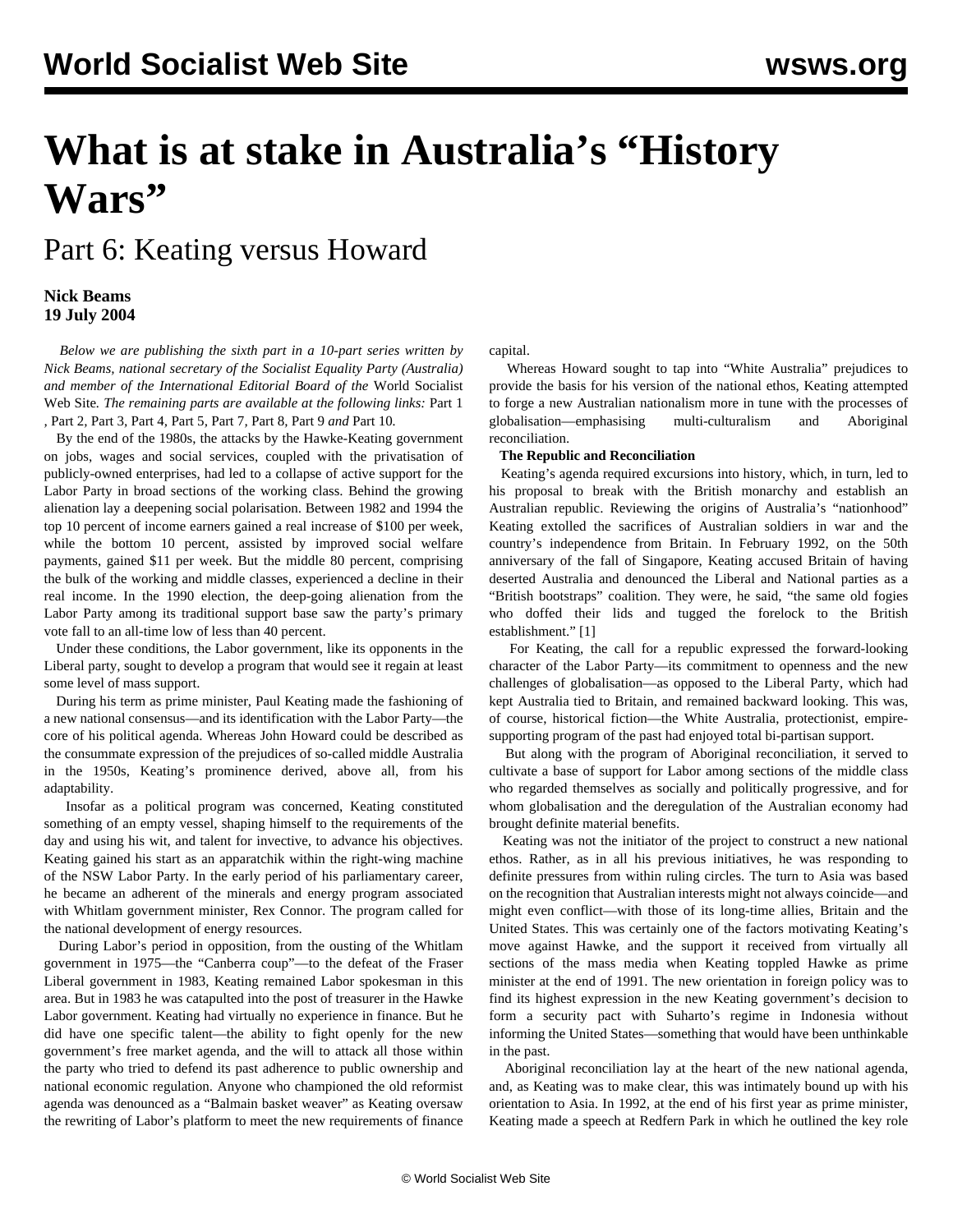of "reconciliation" in the construction of a new nationalism. The speech has gone down in history as an acknowledgement of the crimes committed against the Aboriginal population. But this acknowledgement was, itself, part of the perspective of forming of a new national identity—essential if Australia were to enhance its position in the Asian region. "We cannot simply sweep injustice aside," Keating declared. "Even if our own conscience allowed us to, I am sure that in due course, the world and the people of the region would not. There should be no mistake about this—our success in resolving these issues will have a significant bearing on our standing in the world."

 The impetus for the so-called reconciliation process came from the highest levels of the state. Earlier that year, in its Mabo decision, the High Court acknowledged that there was a prior existing native title to land. In their judgment, Justices Deane and Gaudron drew out the relationship of this question to the forging of a new nationalism. "Dispossession," they wrote, "is the darkest aspect of the history of this nation. This nation as a whole must remain diminished unless and until there is an acknowledgement of, and retreat from, those past injustices." [2]

#### **Howard's return to Liberal leadership**

 One of the reasons Howard had lost the leadership of the Liberal Party in 1989 was that he was seen as being too explicit on the issue of Asian immigration. The economic interests of Australian capitalism were, after all, becoming increasingly integrated into the Asian economies. Howard did represent, however, a certain constituency, both within the Liberal Party and more broadly. After losing the 1990 election under Peacock, the Liberals turned to John Hewson and his unabashed "free market" Fightback program. But Hewson proved incapable of commanding a sufficient base of support for Fightback. Thus, despite the Labor government's ever-increasing unpopularity, in 1993 Keating was able to make a last-ditch populist appeal and secure victory in what had been seen as an unwinnable election.

 After a short and disastrous leadership episode with Alexander Downer—a kind of over-grown private schoolboy prefect, obsequious to those above him, a bully to those below—the Liberals turned for a second time to Howard, re-installing him as leader in 1995. Again, Howard enthusiastically turned to developing a platform that maintained and extended Labor's free market policies—all of which had initially been proposed by the Liberals—while, at the same time, building a base of support among opponents of these policies.

 Howard's broad strategy was, on the one hand, to say as little as possible on policy issues in the lead-up to the 1996 election—maintaining a "small target" following the lessons of the Hewson loss. On the other hand he sought to mobilise opposition to the Labor government on the basis of an appeal to right-wing populist prejudices.

 This meant returning to the battleground in the History Wars. Even before resuming the Liberal Party leadership, Howard had been the most prominent Liberal opponent of Keating's outlook on Australian history. In January 1993, for example, he declared: "The broader debate about Australian society involves a clash between what can be called the optimists and the apologists. The optimists essentially take the view that Australian nationhood has been a success, and that despite many flaws and imperfections, there have emerged distinctive Australian characteristics of humanity, fairness, egalitarianism and individual risk taking. By contrast, the apologists take a basically negative view of Australian history, and light upon every great national occasion not to celebrate Australia's achievements, but to attempt the coercion of all of us into a collective act of contrition for the past. The apologists should not be allowed to capture our centenary celebration." [3]

 Geoffrey Blainey sensed that a new wind was blowing and took up arms in his Latham lecture, delivered in 1993.

 "To some extent my generation was reared on the Three Cheers view of history. This patriotic view of our past had a long run. It saw Australian history as largely a success. While the convict era was a source of shame or unease, nearly everything that came after was believed to be pretty good. There is a rival view, which I call the Black Armband view of history. In recent years it has assailed the optimistic view of history. The black armbands were quietly worn in official circles in 1988. The multicultural folk busily preached their message that until they arrived much of Australian history was a disgrace. The past treatment of Aborigines, of Chinese, of Kanakas, of non-British migrants, of women, the very old, the very young, and the poor was singled out, sometimes legitimately, sometimes not. ... The Black Armband view of history might well represent the swing of the pendulum from a position that had been too favourable, too self congratulatory, to an opposite extreme that is even more unreal and decidedly jaundiced." [4]

 As in the 1980s, Howard was quick to follow Blainey. In a speech delivered in mid-1993 he described "Keating's convoluted and usually erroneous excursions into Australia's past" as exhibiting "many of the features of what Geoffrey Blainey has so aptly called 'the black armband' view of Australian history. Many republicans seek a rewriting of Australian history which demonises the British connection and marginalises the liberal/conservative contribution to our institutions and political thought." [5]

 Discussing the relationship of history to politics in 1994, Howard insisted that Liberals should not "underestimate the significance of Australian nationalism". "There are still far too few Liberals who fully comprehend just how committed Paul Keating and many in the Labor Party are to the quite ruthless use of history—or more particularly their version of it—as a political weapon. Not only do they wish to reinterpret Australian history to promote their contemporary political objectives, but they also wish to do so to marginalise the contribution of the liberalconservative side of Australian politics and entrench the Labor Party as the only true product of Australia's political soil." [6]

 The constituency to which Howard was appealing became especially clear in the wake of the maiden speech to parliament delivered by Pauline Hanson in September 1996. Hanson, a disendorsed Liberal, had stood for parliament on the basis of explicitly racist positions. In his response to her claims that Asian immigrants were overrunning the country, and that Aborigines were receiving special privileges, Howard made no denunciation of her racism. Instead, he welcomed freedom of speech. Asked in a radio interview whether he agreed with Hanson's remarks, Howard replied that he believed in her right to say what she did, and that some of the things she had said were an "accurate reflection of what people feel".

 Howard welcomed Hanson's right-wing populism because it opened the way for his own version of nationalism, based on a repudiation of socalled "cultural elites" and "political correctness," and appeals to what he termed the "mainstream." For Howard, Hanson's attacks on immigrants, refugees, and Aborigines were a political godsend. With the assistance of the media, they created a political atmosphere conducive to his program. The political and media establishment only began to oppose Hanson in the aftermath of the 1998 Queensland state election, when popular support for her One Nation Party started to threaten the Liberal Party's own electoral base. And even then, the fight against Hanson was carried out on the legal—not the political—front. At the very time government leaders were secretly organising to bring her down, Howard was implementing One Nation's policies on refugees—replacing full resident status with threeyear temporary protection visas.

#### **A new ideological offensive**

 Howard established the relationship between his political program and the broader questions of Australian history in a series of speeches following his election as prime minister in March 1996.

 In the Sir Thomas Playford lecture at Adelaide Town Hall on July 5, 1996, Howard spoke of Keating's desire to "rewrite Australian history"